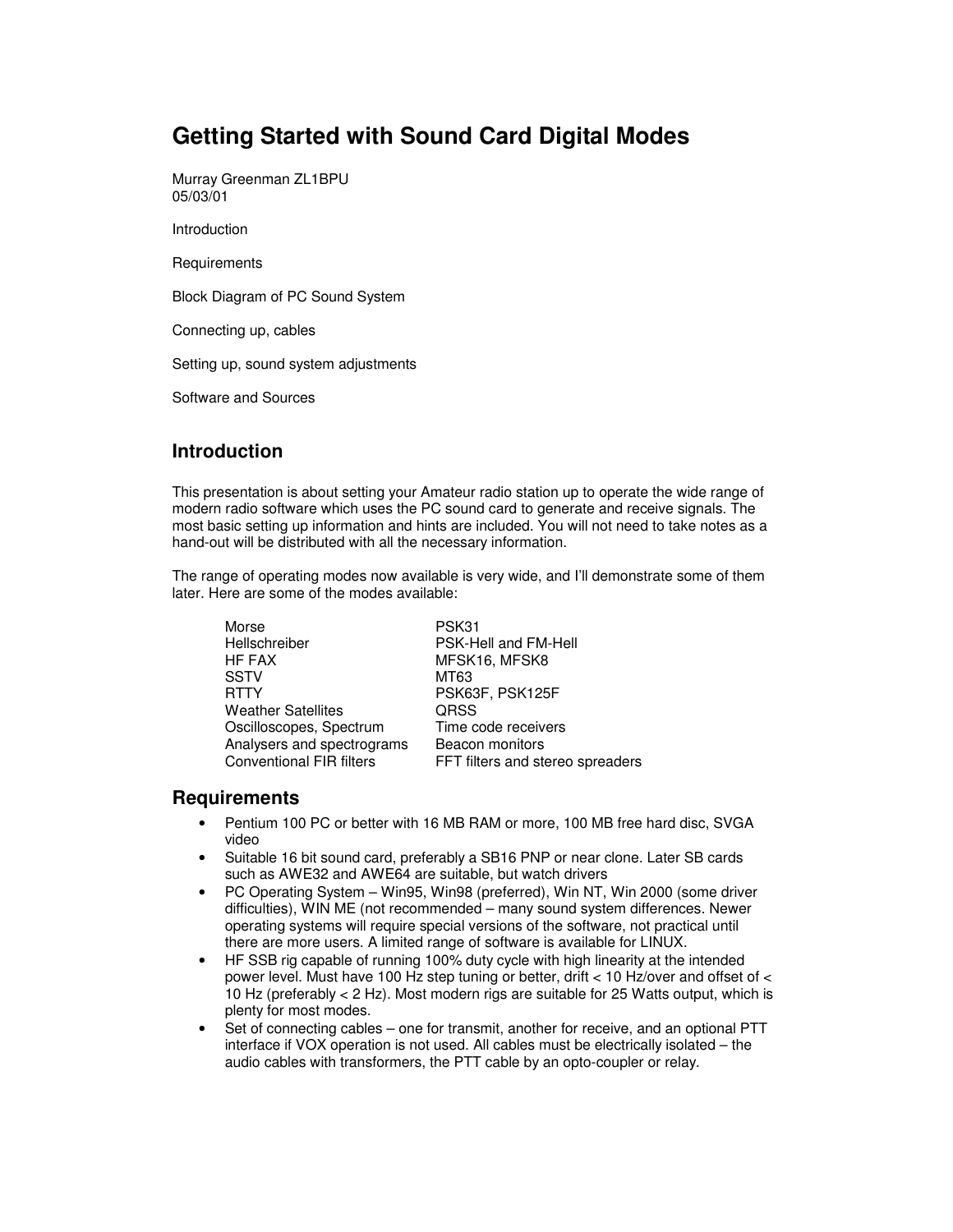#### **Block Diagram of PC Sound System**

The sound system of the PC is not well documented, and not well understood, but since it is right at the centre of activity for these modes, it is important to understand what goes on.

The PC of course can only handle numbers. It is a superb and very fast number cruncher. Thus, the audio input and output must be handled internally in a form the PC can understand. This is the main role of the sound card – to digitise incoming audio, and turn digital data streams back into audio. There are several different formats that can be handled by the PC, but for all the modes of interest to Amateurs, the wave data format is the one that is invariably used. No doubt you have heard of WAV files and some of the just about unlimited range of sounds that can be made. The WAV format is flexible and convenient, can be stored to disc and played back again, and can be generated mathematically.

The other important function of the sound card is to provide accurate timing. Modern PCs are designed for flexible operation and multi-tasking – running many programs at once, some the user knows about, and several that are hidden in the background. This makes the PC a poor bet for accurate timing in the millisecond range, since you cannot be sure when your program is running. Although it appears they all run at once, they are in fact sharing the processor, each getting small slices of its attention. The sound card is dedicated to the job of sampling the outside world and returning data to the outside world, and it can do this very accurately at a series of fixed rates, such as 8000 samples/sec or 11025 samples/sec.

The operating system and the sound card hardware also provide other features such as the ability to switch from different inputs and outputs and adjust levels. As time goes by these features get better and better, and other facilities are added, but of necessity the software needs to operate on a certain base level of functionality. What is described here is the generic SB16 card, which comes in may forms. It is important to note that the SB16 is *full duplex*, ads many older cards were not. Some sound card modes depend on receiving and transmitting at the same time, internally at least, if not on the air.



You won't need to know the details of what happens inside the sound card, with one important exception – it is important to understand how the mixers work. As can be seen from the above diagram, there are a number of inputs and outputs which can quite confusingly be used in both record and playback processes. In addition, the operating system provided in the PC is not exactly ideal, either in explaining how to make adjustments, or what software to use to make these adjustments.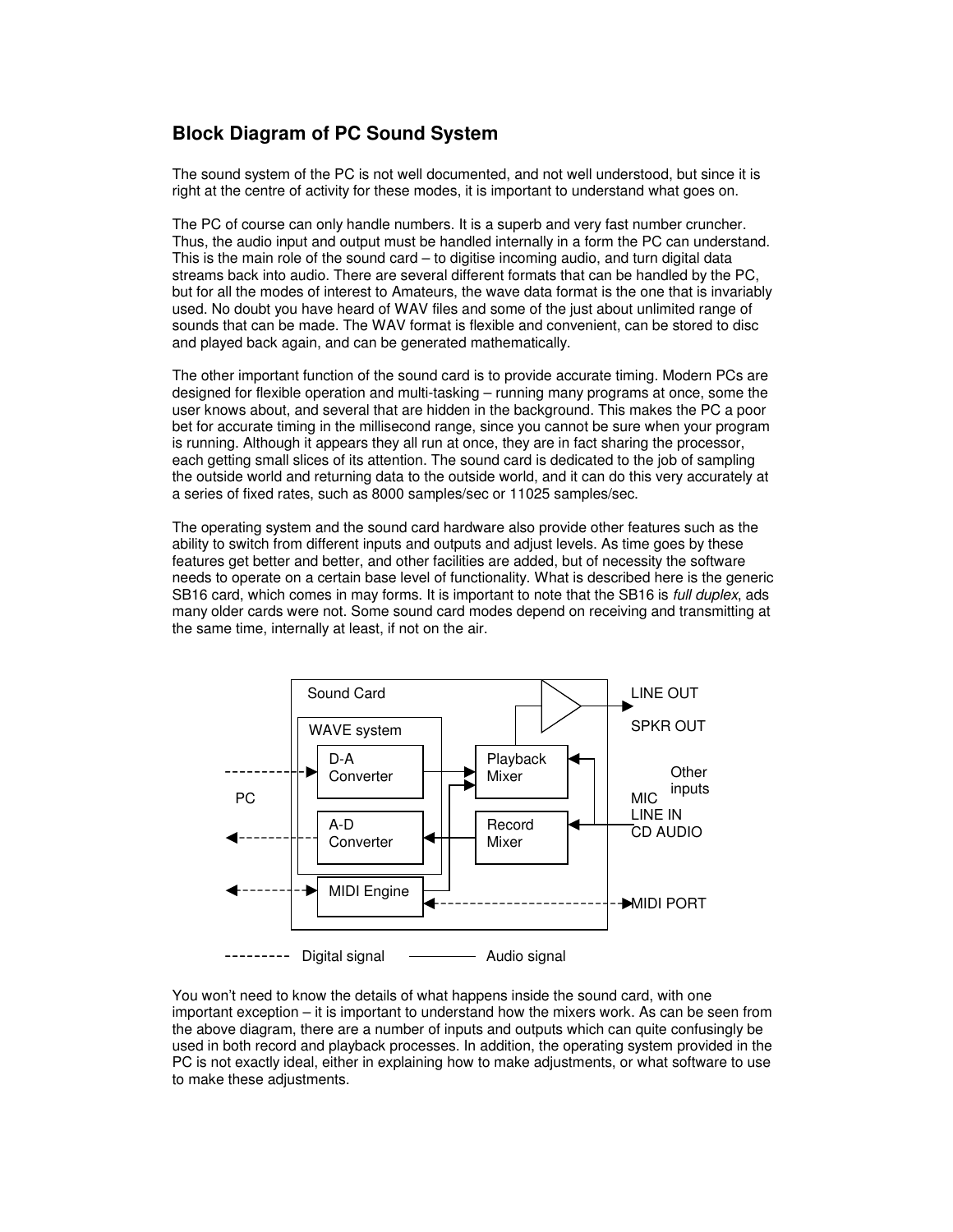These will be explained later, but just for now you should realise that the RECORD mixer adjusts signals heading into your software, the receive software generally, and the PLAYBACK mixer adjusts signals heading for the rig and speakers, the transmit software and monitoring facilities. Sometimes the software connects the two systems together (DSP filters are a good example), but generally they are independent, so for example, while you have the system set to transmit and receive PSK31, you can't hear the receiver audio via the computer!

## **Connecting Up, Cables**

This is an area that can cause a lot of grief, but if attention is paid to the details, it is very straightforward. You *can* get started, at least on receive, with nothing more than an off-theshelf or homebrew 3.5 mm stereo cable, plugged into the rig's speaker socket at one end, and the sound card LINE IN at the other, but I don't recommend it. There are serious risks involved in making DC connections between the rig and the PC. As well as RF going both ways (RF disrupting the computer, computer RFI disrupting the receiver) there is the very serious issue of ground loops. These can lead to high DC power currents from the rig circulating via the audio cable screen and the sound card, and AC hum from the PC getting into the rig, especially if a similar cable is used for transmit.



I have heard several horror stories of rigs and computers damaged, and even ZL1AN had the input circuitry of his new HF rig damaged in this way. The solution is simple – isolate the cables completely. This is simple to do and completely sets your mind at rest. The audio cables are best isolated with transformers – line transformers, old transistor radio interstage transformers, or new ones from an electronics retailer. DSE M0222 at \$4.50 is very small and quite suitable. Jaycar MM-2534 is similar and the price is the same. If you decide not to use VOX (most do use VOX, because it is simple and effective, and the software invariably supports it), use an opto-coupler or small relay to isolate the PTT signal from the PC. Unfortunately there is as yet no definitive standard connection for PTT signals at the PC end, although most software offers a choice.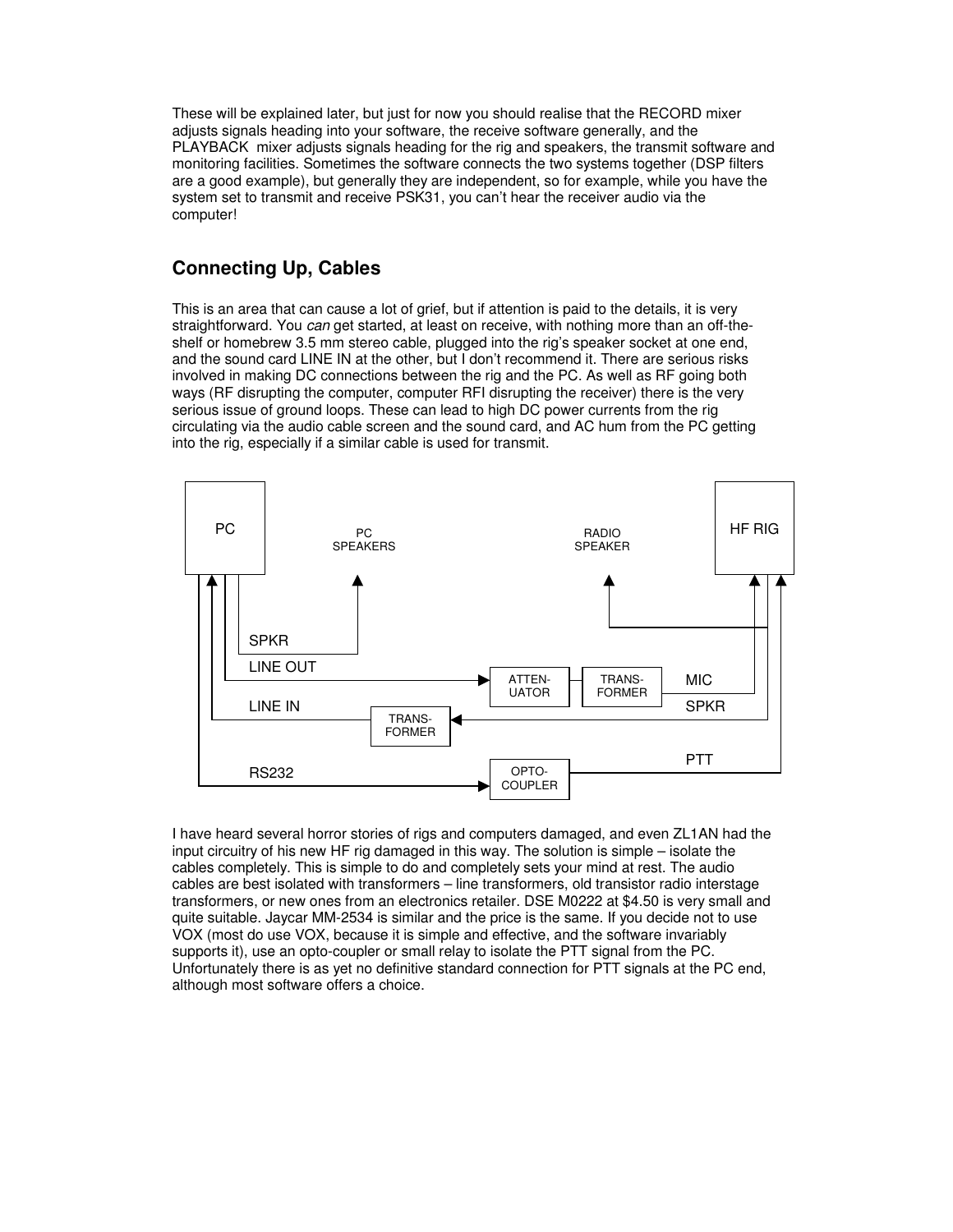

As can be seen from the drawings, the cables are very simple, and you can easily make them or have a friend make them for you if your soldering skills are not up to it. I have a large bag of 8 pin Kenwood style microphone plugs if you need one. Many rigs have an accessory socket with both microphone input and speaker output on, which is really convenient.

The cables need not be stereo, but use stereo plugs at the PC end and wire the conductor to both channels. Most software uses the left channel, but it doesn't seem to matter.

A simple one-resistor attenuator is shown in the transmitter cable. This will probably not give sufficient attenuation, so connect a 200 Ohm pot across the primary of the transformer, and connect the 1k resistor to the tap. Once you are happy with the level, you could replace the pot with a fixed resistor (in the range  $50 - 200$  Ohm) and make all subsequent adjustments from the PC.

There are a few things to be aware of with accessory sockets – on some rigs, the TX audio input does not become live until the microphone is unplugged from the front. On other rigs, the microphone stays live even when the audio is sent in the accessory socket, so your muttering, coughing and key-pounding can be heard over the air! Other rigs also have no VOX operation from the accessory socket. All in all, the front panel mic socket, while perhaps not the most convenient input, is much the most reliable.

When setting up the receive cable, it is important to ensure that you can still hear the receiver audio via the rig, as you cannot rely on hearing it via the PC sound system. If you attempt to do this you will either have trouble with the VOX not tripping due to overload of the anti-vox by the RX audio, or the VOX will continually trip on incoming receiver audio. It is best to mute the incoming audio from the PC speaker system and rely on the rig's speaker. If you use an external speaker on the rig, simply connect the RX audio cable and transformer across the speaker.

An excellent alternative to home-made cables is one of the published controller designs, or a commercial rig controller. These units usually include full isolation, PTT, and automatic switching of the microphone, which is especially useful for SSTV, which is the one mode where voice is widely used. I also find the microphone very useful for voice assistance of beginner digi-operators. Perhaps the nicest commercial rig controller is the RIGBLASTER, which costs about US\$130, and comes with a good manual and a disc full of the latest sound card software. The RIGBLASTER is adaptable to just about every model of radio made, and includes clear instructions on how to set the jumpers for your radio.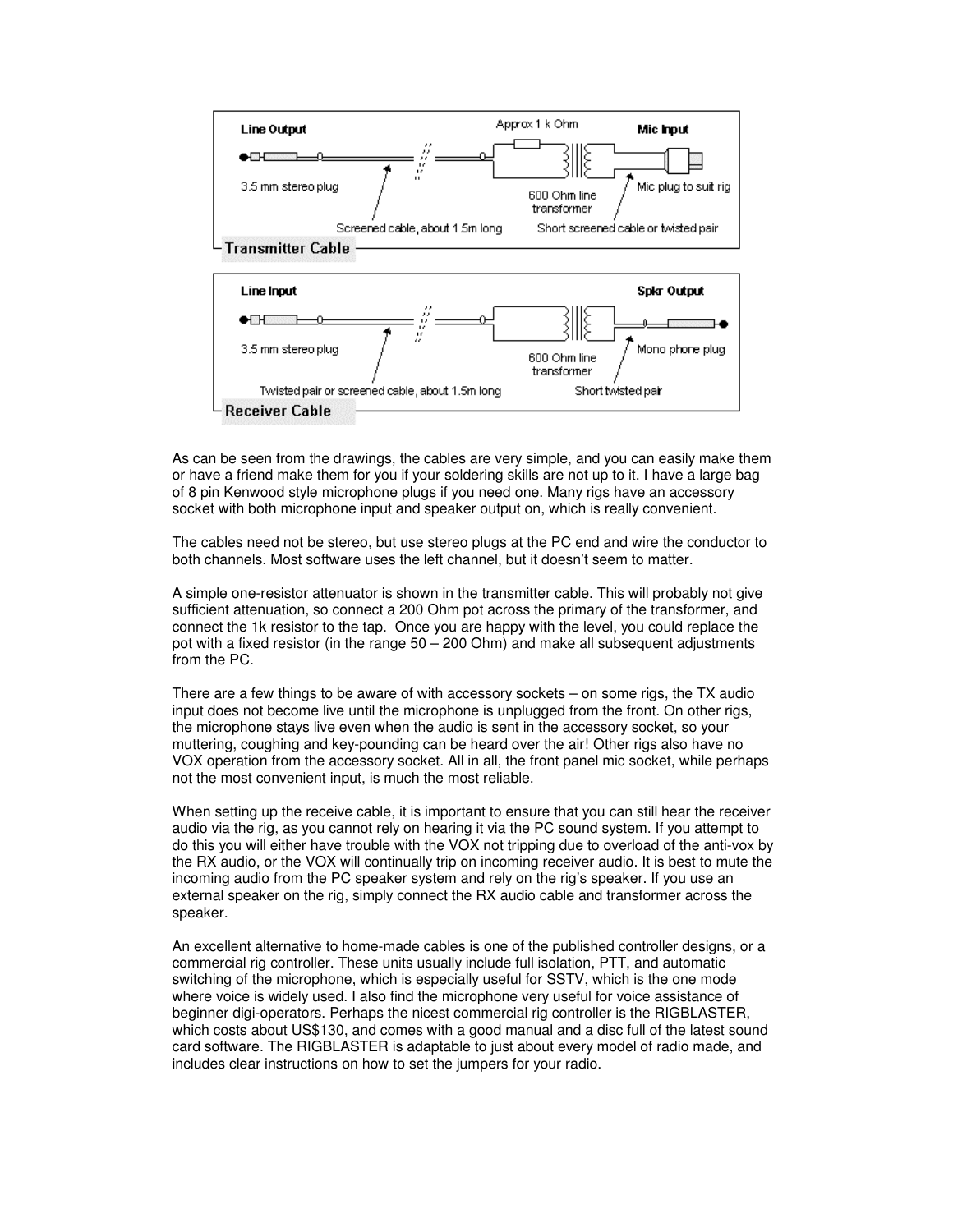# **Setting up, Sound System Adjustments**

Probably the most tricky software to set the audio for is PSK31, and once you have this correct, you won't have trouble with other modes. Unlike RTTY, SSTV or MFSK16, PSK31 (and MT63) require an extremely linear transmitter. This is because the transmission contains more than one tone at a time, and any distortion will cause intermodulation, excessive bandwidth, and poor reception at the other end, winning you no friends. However, setting up isn't difficult, provided you recognise the requirements.

First, tune up your rig as normal, using an unmodulated carrier (CW mode), and note the maximum power output and ALC readings. Make sure the Speech Processor is OFF and it MUST STAY OFF. Set the microphone gain at the normal level used for SSB, for convenience. Transmit from the software, and slowly increase the drive (using the microphone gain and/or the mixer controls), watching the output power increase smoothly. If at any point the output stops increasing, back off. Do not exceed about 50% of the CW mode power output. If any ALC shows, reduce the drive again. For correct adjustment, the ALC MUST NOT OPERATE. This is because the ALC process is a modulation process designed to control voice and carrier signal levels, not digital modes. The PSK31 and MT63 signals contain significant AM components and these will be distorted by the ALC, causing the signal to be broad and difficult to copy.

High power is unimportant. For a start, most digital modes are very sensitive, and low power suffices, and in addition, most rigs will not tolerate continuous operation (which is typical of digital modes) at high power.

Once you have the settings correct, check that the signal is not distorting at the sound card (listen carefully to the PC speakers for high harmonics) and have a friend check your signal over the air. It may be best to drop the sound card output and reduce the attenuator at the mic input. This type of distortion is typically assymetrical (clipping), and it can also occur in the microphone circuit of the rig. Clipping is a problem with all sound card modes, even RTTY and SSTV, and generates other components inside the SSB passband. For this reason, it is always a good idea to use high frequency tones, as the second harmonics will then be removed by the SSB filter in the transmitter.

Receiver adjustments are very simple – set a comfortable listening level at the receiver, and adjust the record mixer level for reliable operation. The adjustments are very uncritical.



It is important to understand and set the Record and Playback mixers correctly, or none of the software will work. This is the RECORD Mixer panel – used for adjusting the receiver settings: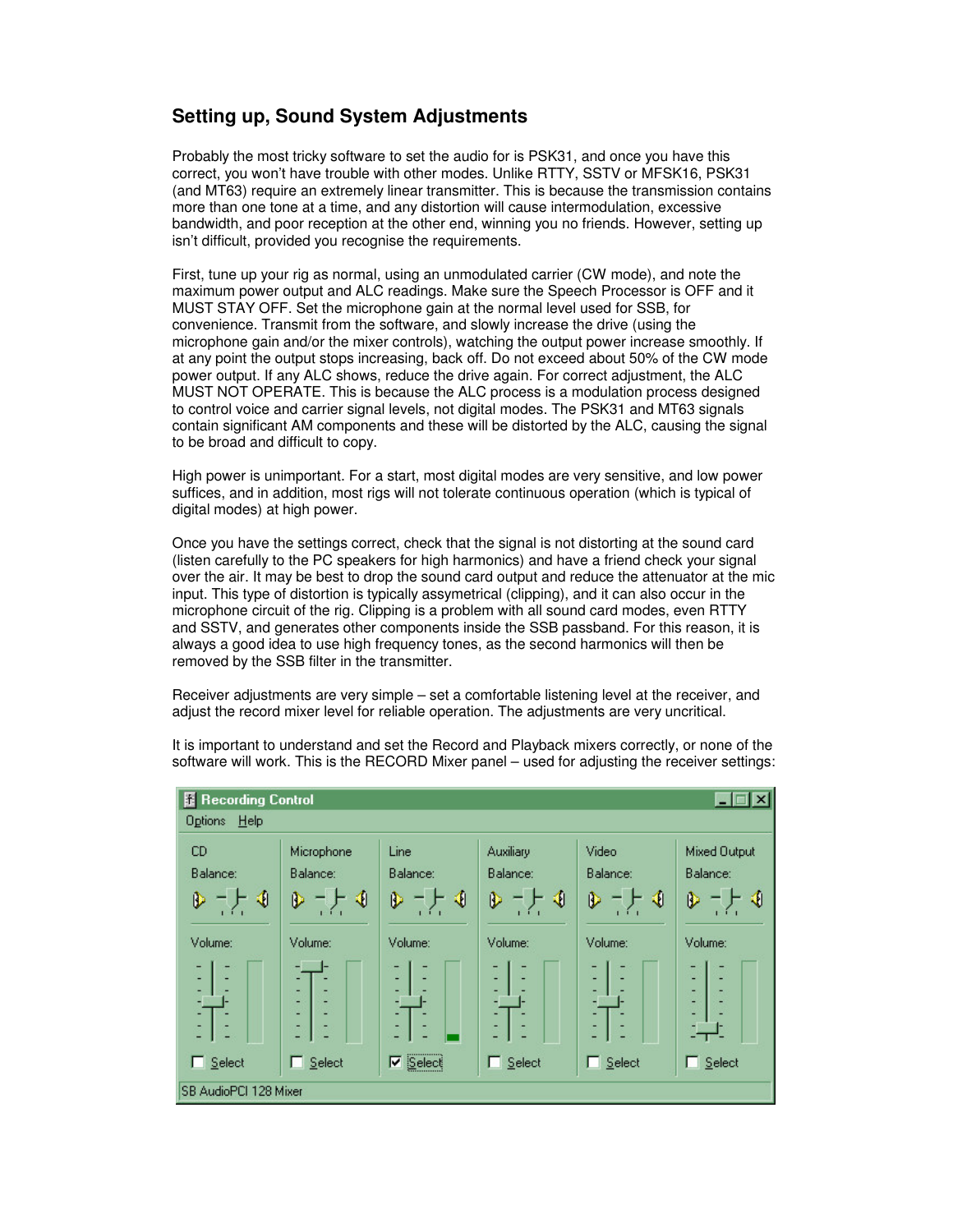Not all mixers have the same list of inputs, but those shown are typical. Note that LINE is selected. Only one source can be selected at a time. You can use the Microphone input, but it has a preamp, and you will probably need an external attenuator in the cable to reduce the level sufficiently.

You MUST have the correct input (the one you connected the RX output to) selected, or the software will not work. Leave the level control half-way up and the balance centred. You can alter the level later if necessary.

If you use WIN95, you cannot access this mixer panel directly. Even in WIN98 it is hard to find unless the digital mode software does it for you. One guaranteed way is as follows:

- 1. Right click on the speaker in the system area (bottom right corner of screen) and then click on "Open Volume Controls". This will show the PLAYBACK volume controls.
- 2. Select Options/Properties and click on the "Recording" radio button. Check in the box below that the input you are using is selected, then press OK. The RECORDING mixer panel will then appear.





Transmitter adjustments are made on the PLAYBACK mixer panel, ambiguously called the "Volume Controls". If you can, have both record and playback panels on the screen at the same time while making adjustments – you may find that some interact. For example, on some sound cards the WAVE record level and WAVE playback level are coupled together. If your sound card is not directly supported by the WIN95/98 Volume Control applets, your displays and adjustments may differ, but the effect should be the same. If you use different mixer software, and intend to call it from applications, you will need to tell the software which applet to use.

To adjust the transmitter drive (for the procedure mentioned previously) set the WAVE and VOLUME (the one on the left) about half way, and check "Mute" for ALL the other sources, especially the LINE INPUT, or the RX audio will trip the VOX. Make sure WAVE is not muted. Then set the levels at the transmitter, and if necessary change the attenuator on the cable. Finally, adjust the WAVE and VOLUME controls differentially to achieve the cleanest signal without distortion. It may be necessary to adjust the TX cable attenuator again.

A couple of other hints – ensure that system sounds are turned off, or your transmitter wil inadvertently transmit noises when you least expect it to. In addition, some computers have speaker beeps redirected via the sound system, and these should also be disabled. Some Amateur sound card programs send status beeps via the speaker in addition to using the